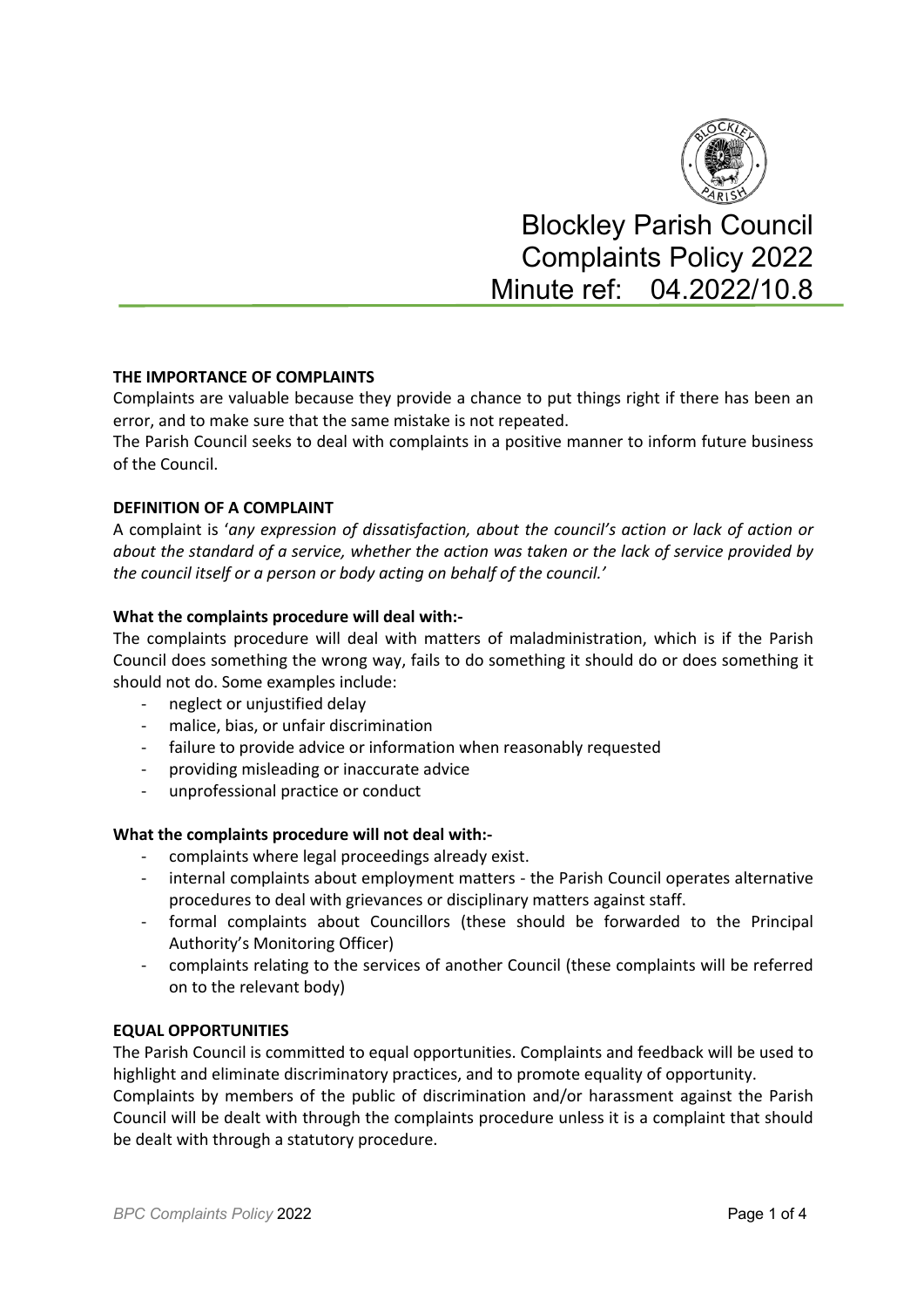## **COMPLAINTS OFFICER**

The Complaints Officer for the Parish Council is the Parish Clerk. The Clerk's main duties are:

- the day-to-day operation and management of the procedure, including providing a reference point for staff queries on informal complaints.
- to oversee, and undertake where necessary, the investigation of formal complaints at the first stage, within the relevant time scales.
- to maintain a record of all complaints received including details of the nature of the complaint, action taken, outcome, and time taken to resolve.
- to identify improvement points arising from any complaints.
- to identify staff training issues.

Where a complaint relates to the Parish Clerk, the complaint will be dealt with by the Parish Council Personnel Committee in line with the stages of procedure as detailed below.

## **STAGES OF THE PROCEDURE**

The stages of the procedure are designed to provide the complainant with a thorough and fair means of redress and to provide a framework for officers to work within. However, there may be occasions when a complainant makes an approach in a different manner and it is important that the procedure does not in itself become a barrier to effective communication.

## **1. Everyday problems, queries and comments**

The Council receives queries, problems and comments as part of its day-to-day running, and they should not all be regarded as complaints. These are routine and expected and are generally resolved quickly to the Parishioner's satisfaction.

If someone is dissatisfied with the original service or response they received and wishes to take the matter further then the issue should be recognised as a complaint.

## **2. Informal Complaint**

During the course of daily business, minor complaints may be made to officers or Councillors about the services we provide. These will usually be dealt with by the relevant officer as appropriate. It is not appropriate for every comment to be treated as a formal complaint. Every effort should be made to deal with these problems immediately, either by providing information, instigating the appropriate action, explaining a decision or facilitating mediation.

# **3. Formal complaints – Please see below for Personnel based or non-personnel based formal complaints processes.**

## **3.1 Formal Non-Personnel based complaints**

## a. **Stage one**

A Parishioner may wish to make a formal complaint directly or may be unsatisfied with the outcome of an informal complaint and may wish to take the matter further. This complaint should be made in writing and will be recorded as a complaint and passed to the Parish Clerk to investigate. The complainant will be notified of the outcome of their complaint in writing within 20 working days of the formal complaint being made. Where this time scale cannot be met, the complainant will be informed.

If the complainant remains unsatisfied with the response following an investigation, they should be informed of their right to take the matter further.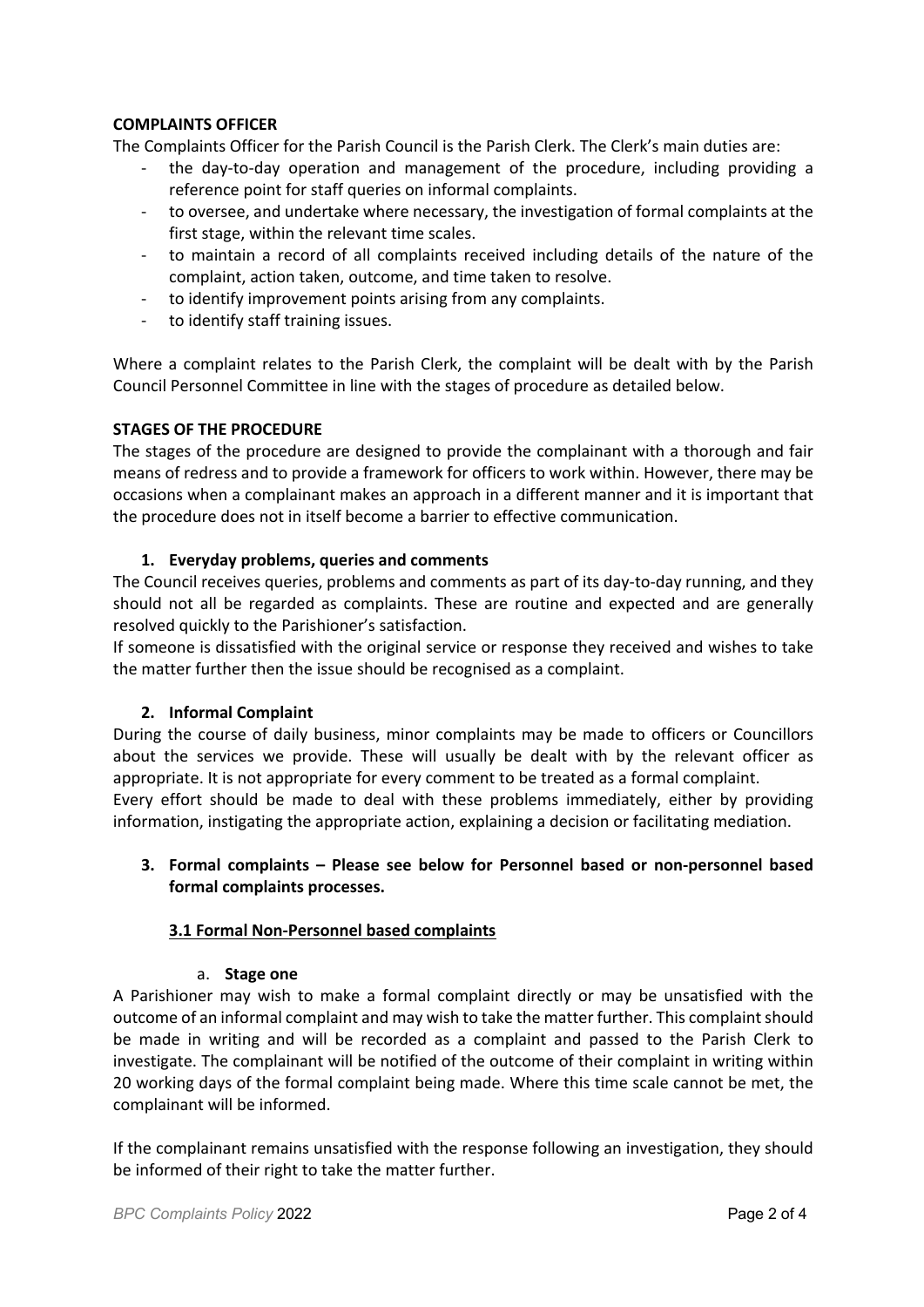# **b. Review of Investigation and Complaint (Stage two)**

If the complainant is not satisfied with the Parish Clerk's response, they should be advised of their right to have the complaint referred to the Personnel Committee who will review the complaint at their next scheduled meeting. If no meeting is scheduled within 20 working days of the request being made, then a special meeting will be called at the earliest convenience.

If the complainant remains unsatisfied with the response following an investigation, they should be informed of their right to take the matter further.

# **c. Appeal (Stage three)**

If the complainant is not satisfied with the Personnel Committee's response, they should submit their appeal in writing to the Parish Clerk or Council Chairman of the Parish council for full Council resolution at the next meeting. If no meeting is scheduled within 20 working days of the request being made, then a special meeting will be called at the earliest convenience.

Full council's resolution will be considered final and the matter closed.

## **3.2 Formal Personnel based complaints**

## **a. Formal, Personnel based Complaints (stage one) ref. Council Grievance Policy**

A Parishioner may wish to make a formal complaint directly about a member of staff or may be unsatisfied with the outcome of an informal complaint and may wish to take the matter further. This complaint should be made in writing and addressed to the Chair of the Personnel Committee to investigate. The complainant will be notified of the outcome of their complaint in writing within 20 working days of the formal complaint being made. Where this time scale cannot be met, the complainant will be informed.

Complaints about councillors can only be dealt with using the informal stage of the Council's grievance policy, formal Councillor complaints may be sent to the Principal Authority's Monitoring Officer.

If the complainant remains unsatisfied with the response following an investigation, they should be informed of their right to take the matter further.

## **b. Appeal - Formal, Personnel based Complaints (stage two)**

If the issue still remains unresolved, the complainant should be notified of his or her right to have the matter referred to full Council, this should be submitted in writing to the Parish Clerk or Council Chairman.

The complainant will have the right to attend the meeting and make representation for a time that is at the discretion of the Chairman, usually 5 minutes. However, the complainant will be asked to leave during deliberation. The complainant will be called back in to be notified of the outcome.

Full council's resolution will be considered final and the matter closed.